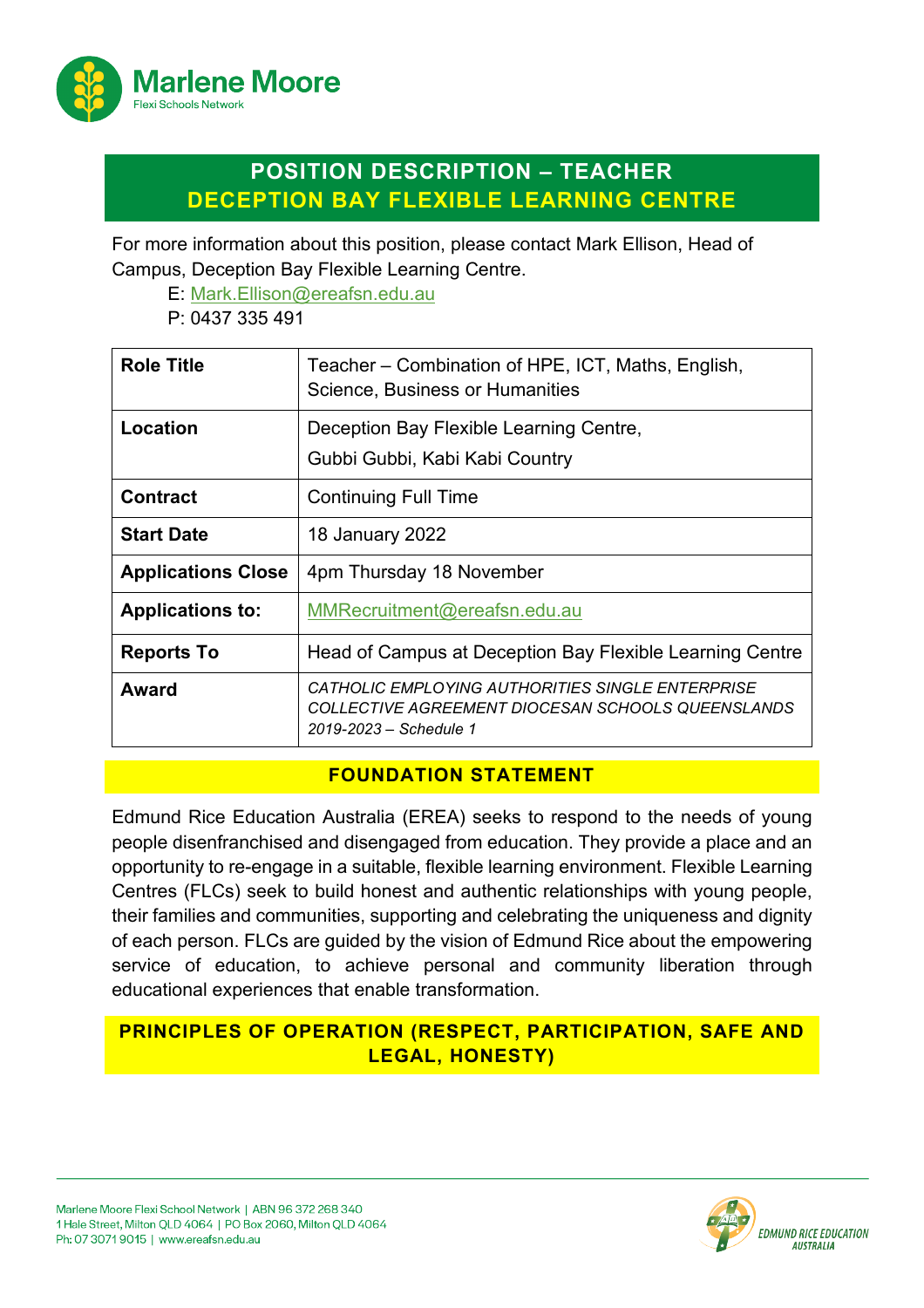

All employees of the Marlene Moore Flexi School Network adhere to the concepts of Common Ground and Operation by Principles – more information can be found on the EREA website. All flexible learning centres operate under this framework and this is a significant point of difference from mainstream schooling. The principles establish a "common ground" among staff, young people and families where the means to resolve conflict, negotiate learning, recognise rights and responsibilities are modelled and explored, both within the group and individually.

#### **BACKGROUND**

Marlene Moore (1945-1995) was a proud Wakka Wakka woman who worked on the staff of the first FLC at Logan in the 1980's. A member of the Stolen Generations who was taken from Gayndah to Cherbourg at the age of two along with her seven brothers and sisters, Marlene left at the age of 15 and worked as a domestic. She married and moved to Logan in 1975 where she raised six children. Marlene decided to return to study at Kangaroo Point TAFE College, where she completed studies in Welfare. She also went on to complete Early Childhood Studies through the Creche and Kindergarten Association. Marlene was appointed Indigenous Liaison Worker within Centre Education where she also worked as live-in caretaker. Her last few years were spent proudly working as the Indigenous Liaison Officer at Logan Hospital. Marlene passed away in 1995 aged 50.

Marlene Moore Flexi Schools Network (MMFSN), named in honour of Marlene, is an initiative of EREA. MMFSN offers a full-time and multiyear secondary education and social inclusion program for disenfranchised young people across four school campuses: Hemmant, Deception Bay, Noosa, and Gympie. Young people may express a broad range of complex education and social needs and MMFSN FLCs respond with a variety of flexible and innovative social inclusion and learning experiences.

Marlene Moore Flexi School Network (MMFSN) is an initiative of EREA. MMFSN offers a full-time and multiyear secondary education and social inclusion program for disenfranchised young people. Young people may express a broad range of complex education and social needs and EREA FLC's respond with a variety of flexible and innovative social inclusion and learning experiences.

MMFSN provides young people with a varied and holistic set of learning experiences supporting them to identify and pursue an individual transition to adulthood, employment, further education and training and social connectedness.

Young people who attend include Indigenous and non-Indigenous young people who are disengaged from mainstream education for a range of reasons and include:

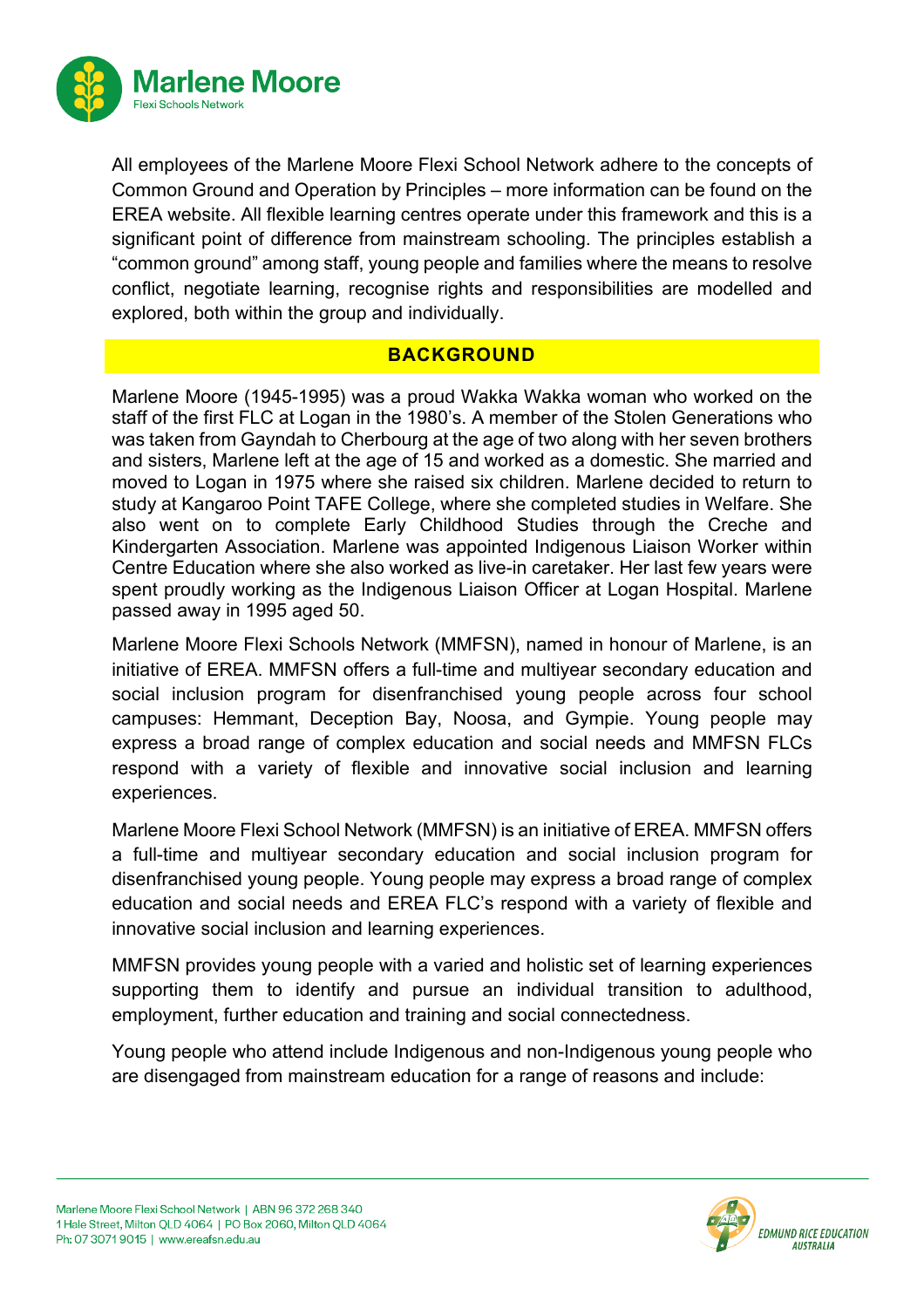

- $\cdot \cdot$  Those who have had contact with the juvenile justice system;
- Those in the care of the Office of Children and Families;
- $\div$  Those with a history of trauma;
- \* Those with a history of extended periods of unexplained absences;
- $\div$  Those who are highly mobile;
- Those with mental illness or at risk of engaging in self-harming behaviours or substance abuse;
- \* Those who have been excluded or repeatedly suspended from school;
- $\div$  Those who are homeless;
- $\div$  Those who are young parents;
- \* Those with a generational history of early school leaving;
- $\div$  Those with a generational history of unemployment.

*See [www.ereafsn.edu.au](http://www.ereafsn.edu.au/) for further information about EREA Flexi Schools and Deception Bay FLC.*

## **PRIMARY ROLE**

The Teacher reports to the Head of Campus and Principal, Marlene Moore Flexi Schools Network. He/she has delegated responsibility to develop and maintain learning and social inclusion responses of the campus. This includes:

- 1. Planning, preparation and delivery of effective learning and teaching programs for young people;
- 2. Contributing to the development and implementation of the MMFSN objectives and planning;
- 3. Contributing to the establishment and maintenance of a supportive school environment.

Typical duties and responsibilities include but are not restricted to:

- **1. Develop and implement learning choices (curriculum) which support the Personal Learning Plan (PLP) of each young person** 
	- In collaboration with teachers and youth workers plan and implement an educational program which engages young people and offers a range of learning choices including:
		- A combination of HPE, ICT, Maths, English, Science, Business or Humanities
		- **Inquiry/project-based learning programs;**
		- **Embed ATSI cultural perspectives within learning programs;**



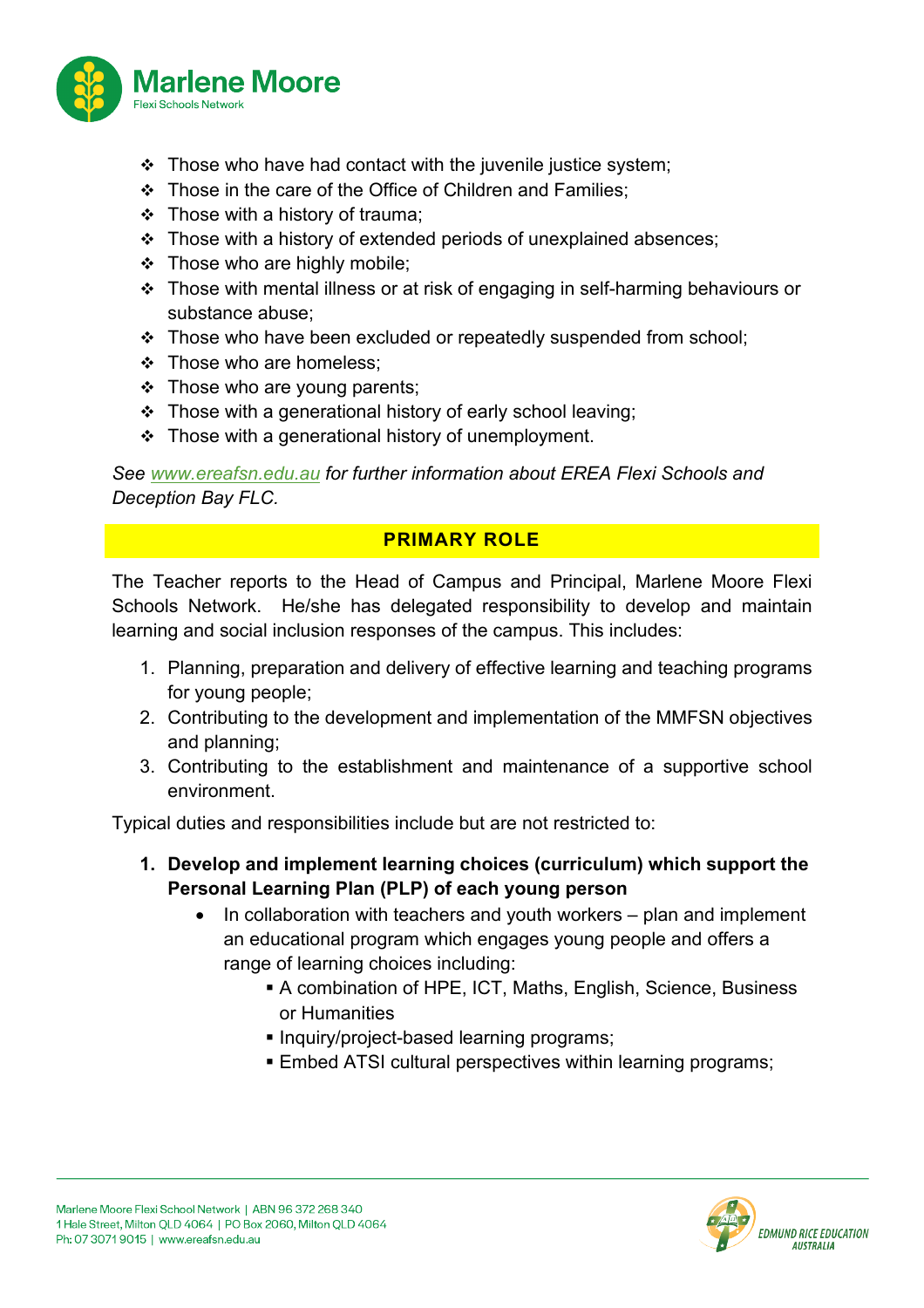

 Develop Personal Learning Plans in collaboration with young people and youth workers.

### **2. Access external support networks**

- Support young people to access support services e.g. counselling, health support, community activities;
- Work collaboratively with the team to support/develop cultural links, community and family connections which support the engagement and connection of young people to learning and the wider community.

#### **3. Participate in program provision to ensure wellbeing in an inclusive learning environment**

- Collaborate with the team to support a socially inclusive program that responds to the physical, intellectual, social, spiritual and cultural needs of young people;
- Participate in the daily routines and activities of the FLC e.g. morning meetings, lunch, bus pick up and drop offs, electives, outings, camps;
- Offer electives to support engagement;
- Follow up on non-attendance in a supportive manner;
- Build connections with families to support learning outcomes for each young person.

### **4. Team participation/multidisciplinary practice**

- Support regular whole team reflective practice sessions including daily staff debrief;
- Operate within the context of EREA Policies and Procedures;
- Participate in professional development that is relevant to the work of the FLC.

## **5. Administrative Responsibilities**

- Maintain appropriate records and prepare reports as required;
- Maintain records on the database;
- Support the development of personal learning plans;
- Participate in Young Person 'cross agency' meetings as required.

### **6. Other identified duties specific to the role in this Flexible Learning Centre**

• Carry out duties and tasks that may be reasonably assigned by the Head of Campus or Principal from time to time.